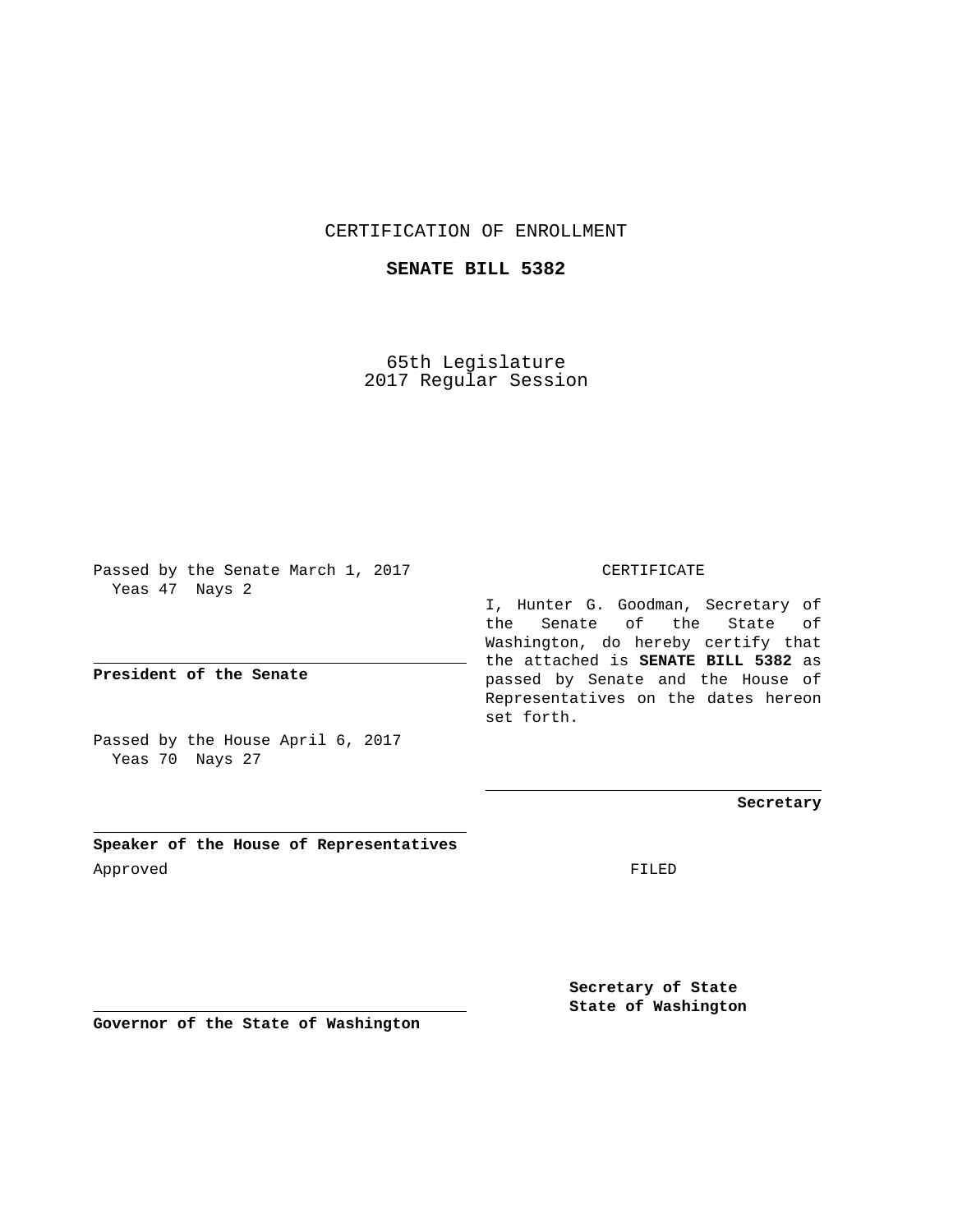## **SENATE BILL 5382**

Passed Legislature - 2017 Regular Session

**State of Washington 65th Legislature 2017 Regular Session**

**By** Senators Liias, Hobbs, Walsh, King, Takko, Saldaña, Cleveland, Chase, Kuderer, and Wellman

Read first time 01/23/17. Referred to Committee on Transportation.

 AN ACT Relating to the issuance of identicards at a reduced cost to applicants who are under the age of eighteen and without a permanent residence address; amending RCW 46.20.117 and 46.20.117; providing an effective date; and providing an expiration date.

5 BE IT ENACTED BY THE LEGISLATURE OF THE STATE OF WASHINGTON:

6 **Sec. 1.** RCW 46.20.117 and 2012 c 80 s 6 are each amended to read 7 as follows:

8 (1) **Issuance**. The department shall issue an identicard, 9 containing a picture, if the applicant:

10 (a) Does not hold a valid Washington driver's license;

11 (b) Proves his or her identity as required by RCW 46.20.035; and

12 (c) Pays the required fee. Except as provided in subsection (5) 13 of this section, the fee is ((<del>forty-five dollars from October 1,</del> 14 2012, to June 30, 2013, and)) fifty-four dollars ((after June 30, 15  $2013$ ), unless an applicant is: (i) A recipient of continuing public 16 assistance grants under Title 74 RCW, who is referred in writing by 17 the secretary of social and health services<sub>i or (ii) under the age of</sub> 18 eighteen and does not have a permanent residence address as 19 determined by the department by rule. For those persons, the fee must 20 be the actual cost of production of the identicard.

(2) **Design and term**. The identicard must:21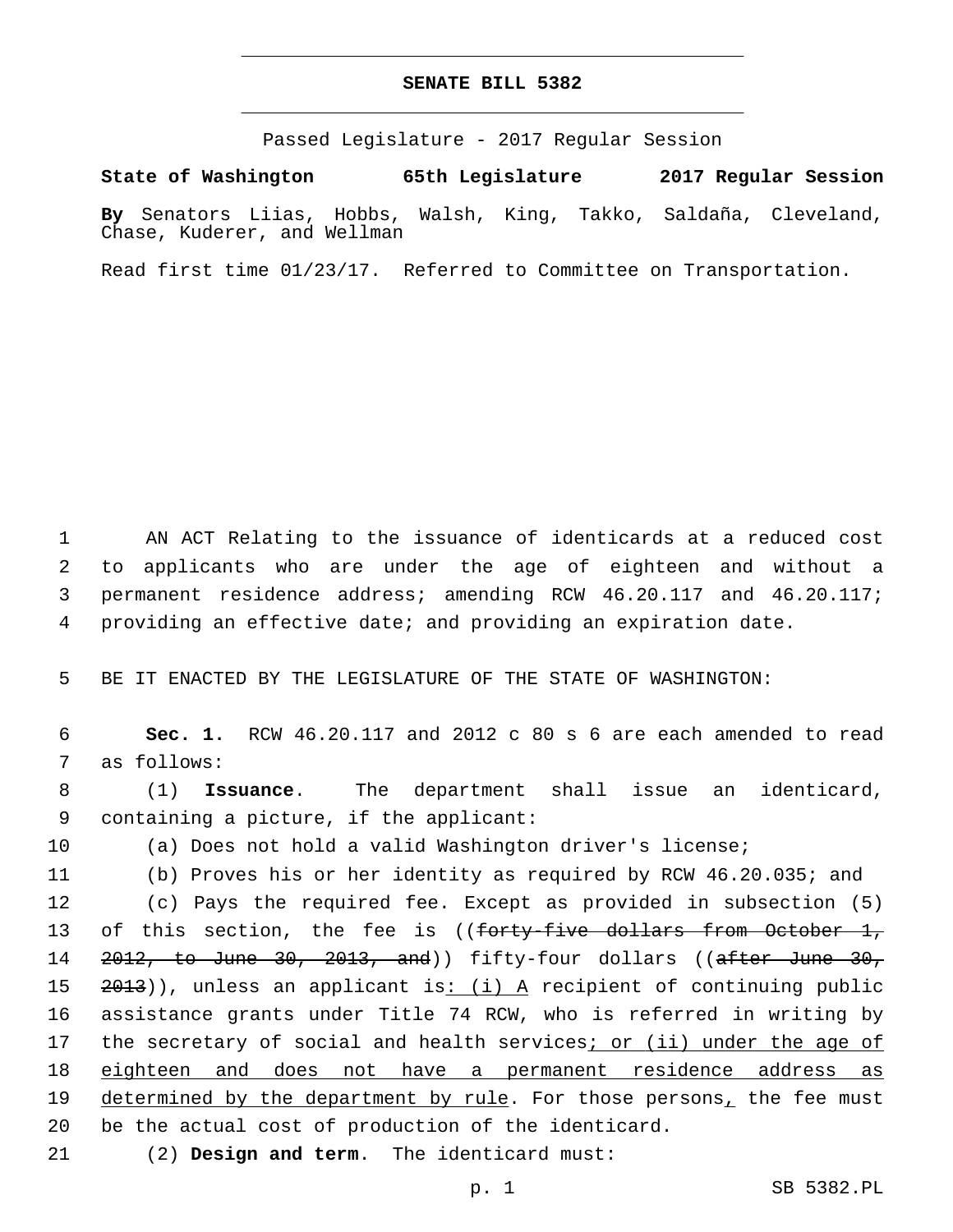(a) Be distinctly designed so that it will not be confused with 2 the official driver's license; and

 (b) Except as provided in subsection (5) of this section, expire on the sixth anniversary of the applicant's birthdate after issuance.

 (3) **Renewal**. An application for identicard renewal may be 6 submitted by means of:

(a) Personal appearance before the department; or

 (b) Mail or electronic commerce, if permitted by rule of the department and if the applicant did not renew his or her identicard by mail or by electronic commerce when it last expired.

 An identicard may not be renewed by mail or by electronic commerce unless the renewal issued by the department includes a 13 photograph of the identicard holder.

 (4) **Cancellation**. The department may cancel an identicard if the holder of the identicard used the card or allowed others to use the 16 card in violation of RCW 46.20.0921.

 (5) **Alternative issuance/renewal/extension**. The department may 18 issue or renew an identicard for a period other than ((five years 19 from October 1, 2012, to June 30, 2013, or)) six years ((after June 20 30, 2013)), or may extend by mail or electronic commerce an identicard that has already been issued, in order to evenly distribute, as nearly as possible, the yearly renewal rate of identicard holders. The fee for an identicard issued or renewed for a 24 period other than ((five years from October 1, 2012, to June 30, 25 <del>2013, or</del>)) six years ((after June 30, 2013)), or that has been extended by mail or electronic commerce, is nine dollars for each year that the identicard is issued, renewed, or extended. The department may adopt any rules as are necessary to carry out this 29 subsection.

 **Sec. 2.** RCW 46.20.117 and 2014 c 185 s 2 are each amended to 31 read as follows:

 (1) **Issuance**. The department shall issue an identicard, 33 containing a picture, if the applicant:

(a) Does not hold a valid Washington driver's license;

 (b) Proves his or her identity as required by RCW 46.20.035; and (c) Pays the required fee. Except as provided in subsection (5) 37 of this section, the fee is ((forty-five dollars from October 1, 2012, to June 30, 2013, and)) fifty-four dollars ((after June 30, )), unless an applicant is:  $(i)$  A recipient of continuing public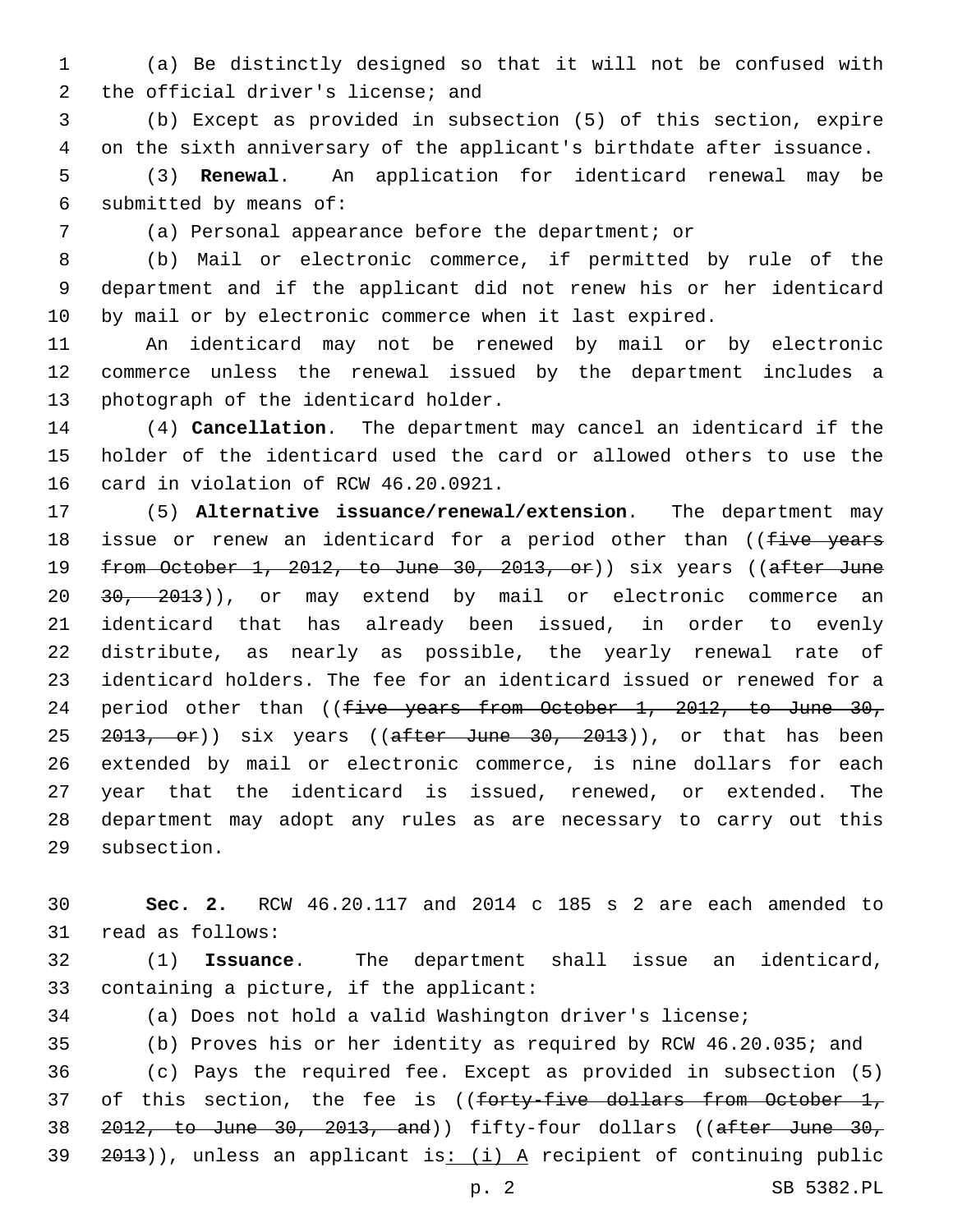assistance grants under Title 74 RCW, who is referred in writing by 2 the secretary of social and health services; or (ii) under the age of eighteen and does not have a permanent residence address as 4 determined by the department by rule. For those persons, the fee must be the actual cost of production of the identicard.

(2)(a) **Design and term**. The identicard must:6

 (i) Be distinctly designed so that it will not be confused with 8 the official driver's license; and

 (ii) Except as provided in subsection (5) of this section, expire on the sixth anniversary of the applicant's birthdate after issuance.

 (b) The identicard may include the person's status as a veteran, 12 consistent with RCW 46.20.161(2).

 (3) **Renewal**. An application for identicard renewal may be 14 submitted by means of:

(a) Personal appearance before the department; or

 (b) Mail or electronic commerce, if permitted by rule of the department and if the applicant did not renew his or her identicard by mail or by electronic commerce when it last expired.

 An identicard may not be renewed by mail or by electronic commerce unless the renewal issued by the department includes a 21 photograph of the identicard holder.

 (4) **Cancellation**. The department may cancel an identicard if the holder of the identicard used the card or allowed others to use the 24 card in violation of RCW 46.20.0921.

 (5) **Alternative issuance/renewal/extension**. The department may 26 issue or renew an identicard for a period other than ((five years 27 from October 1, 2012, to June 30, 2013, or)) six years ((after June 28 30, 2013)), or may extend by mail or electronic commerce an identicard that has already been issued, in order to evenly distribute, as nearly as possible, the yearly renewal rate of identicard holders. The fee for an identicard issued or renewed for a 32 period other than ((five years from October 1, 2012, to June 30, 33 2013, or)) six years ((after June 30, 2013)), or that has been extended by mail or electronic commerce, is nine dollars for each year that the identicard is issued, renewed, or extended. The department may adopt any rules as are necessary to carry out this 37 subsection.

 NEW SECTION. **Sec. 3.** Section 1 of this act expires August 30, 2017.